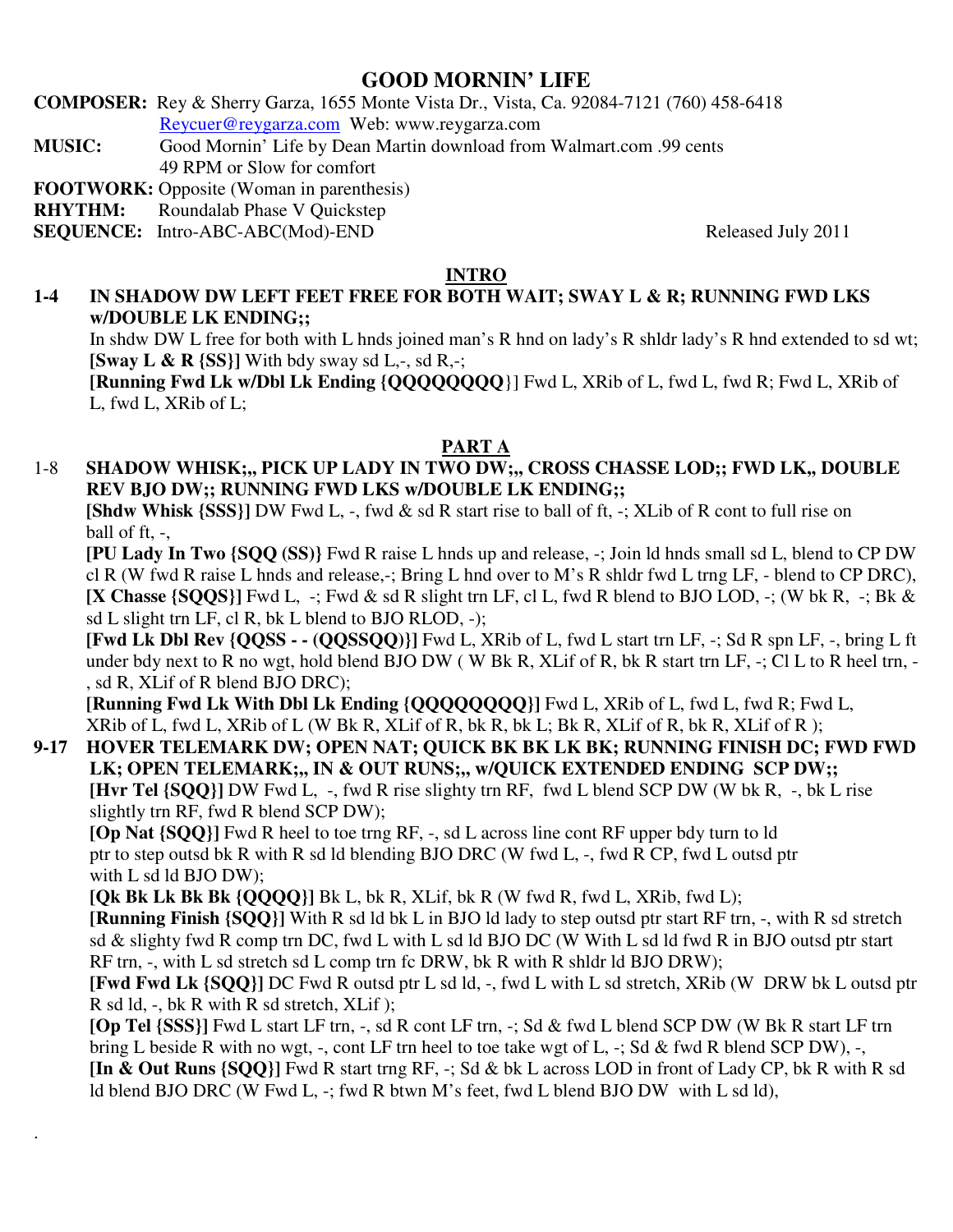# **Page # 2 GOOD MORNIN' LIFE Part A Contd**

**[w/QUICK Extended Ending {SQQQQ}]** Bk L, -; Sd & fwd R trng RF, fwd L SDCAR LOD outsd ptr, fwd R btwn Lady's feet heel to toe, fwd L blend to SCP DW (W Fwd R, -; Sd & bk L trng RF, bk R SDCAR RLOD outsd ptr , bk & sd L trng RF, fwd R blend SCP DW);

## **PART B**

#### **1-10 OPEN NAT; RUNNING FINISH LOD; MANEUVER SIDE CLOSE; OPEN IMPETUS;,, THRU JETE PT;,,, FLICK & POINT HOLD;; SIDE QUICK CONTRA CHECK REC; SIDE BJO DC QUICK OPEN REV;;**

**[Op Nat {SQQ}]** Repeat meas 10 of part A;

**[Running Finish {SQQ}]** Repeat meas 13 of part A end LOD (W RLOD);

**[Manuv {SQQ}]** Fwd R outsd ptr trng RF, -, sd L cont trn, cl R to L CP RLOD;

 **[Op Imp {SSS}]** Start upper bdy RF trn bk L, -, cl R to L heel to toe cont trn chg wgt to R, -; Sd & fwd L

SCP LOD (W Start upper bdy RF fwd R btwn M's feet, -, sd & bk L cont trn, -; Sd & fwd R SCP LOD), -, **[Thru Jete PT {S&Q--}]** Fwd R ld lady to pu, -; Cl L to R/lower & qk spring R ft to sd look in dir of extended ft, -, - (W fwd L trng LF to CP RLOD, -; Cl R to L/lower & qk spring L ft to sd look dir of extended ft,  $-$ ,  $-$ ),

**[Flk & Pt Hold**  $\{\&Q--\}\$ ] Like stricking a match flk R behnd L/PT R to sd (W L); Hold,  $\text{-}$ ,  $\text{-}$ ;

**[Sd Qk Contra Ck Rec {SQQ}]** Sd R, -, start LF upper bdy trn flex knees with strong R sd ld ck fwd L, rec R (W Sd L,  $-$ , start LF upper bdy trn flex knees with strong L sd ld bk R, rec L);

**[Sd BJO Qk Op Rev {SSQQS}]** Sd & fwd L blend BJO DC, -, fwd R, -; Fwd L start 3/8 LF trn heel ld, sd & bk R comp trn, bk L RLOD, - (W Sd & bk R blend BJO DRW, -, bk L, -; Bk R start 3/8 LF trn, sd & fwd L comp trn, fwd R LOD, -);

#### **11-15 BK CHASSE BJO;,, MANEUVER SIDE CLOSE;,, OVERSPIN TURN;; R TURNING LK; [Bk Chasse BJO {SQQS}]** Bk R trng LF fc wall, -, sd L, cl R to L; Sd & fwd L blend BJO DW (W fwd L trng LF fc COH,  $-$ , sd R, cl L to R; Sd & bk R blend BJO DRC),  $-$ ,

**[Manuv {SQQ}]** Repeat meas 3 of part B;, -,

**[Overspin Trn {SSS}]** Bk L start 7/8 RF pvt, -; Fwd R staying btwn W's feet heel to toe leaving L leg extended, -, comp trn bk L DRW (W fwd R btwn M's feet heel to toe start 7/8 RF pvt,  $-$ ; bk L,  $-$ , comp trn fwd R DC),  $-$ ;

 **[R Trng Lk {QQQQ}]** Bk R bkg LOD with R sd ld start RF trn, XLif of R cont trn, with slight R sd stretch cont trn upper bdy RF sd & fwd R btwn Lady's ft, fwd L blend SCP LOD (W fwd L with L sd ld start RF trn, XRib of L, with slight L sd stretch fwd  $\&$  sd L cont RF trn, fwd R blend SCP LOD);

# **PART C**

## **1-10 THRU QK SCOOP; TO FISHTAIL; CLOSE TELEMARK LOD;,, FWD FWD LK;,, DRAG HESITATION;,, BK TO RUNNING BK LKS;;; TIPPLE CHASSE & FWD LK;;**

**[Thru Qk Scoop To {SQQ}]** Thru R ld lady to CP/DW, -, slide L with L sd stretch, trn LF cl R to L CP DC (W thru L CP DRC,  $-$ , slide R with R sd stretch, trn LF cl L to R CP DRW);

**[Fshtl {QQQQ}]** Blend to BJO DC X Lib of R, sd R, fwd L with L shldr ld, XRib of L (W blend BJO DRW XRif of L, sd L, bk R with R shldr ld, XLif or R);

**[Cl Tel LOD {SSS}]** Fwd L start LF trn, -. sd R cont LF trn, -; Sd & fwd L blend BJO LOD (W Bk R start LF trn,  $-$ , bring L beside R with no wgt cont trn LF take wgt of L,  $-$ ; Sd & bk blend BJO RLOD),  $-$ ,

**[Fwd Fwd Lk {SQQ}]** Fwd R outsd ptr, -; Fwd L, XRib (W bk L outsd ptr, -; Bk R, XLif ),

**[Drg Hes {SQQ}]** Fwd L start LF trn, -; Sd R cont LF trn, draw L to R blend to BJO DRC (W Bk R start LF trn, -; Sd L cont LF trn, draw R to L blend BJO DW),

**[Bk To Running Bk Lks {SQQQQQQS}]** Bk L, -; Bk R, XLif of R, bk R, bk L; Bk R, XLif of R, bk R, -(W Fwd R, -; Fwd L, XRib of L, fwd L, fwd R; Fwd L, XRib of L, fwd L, -);